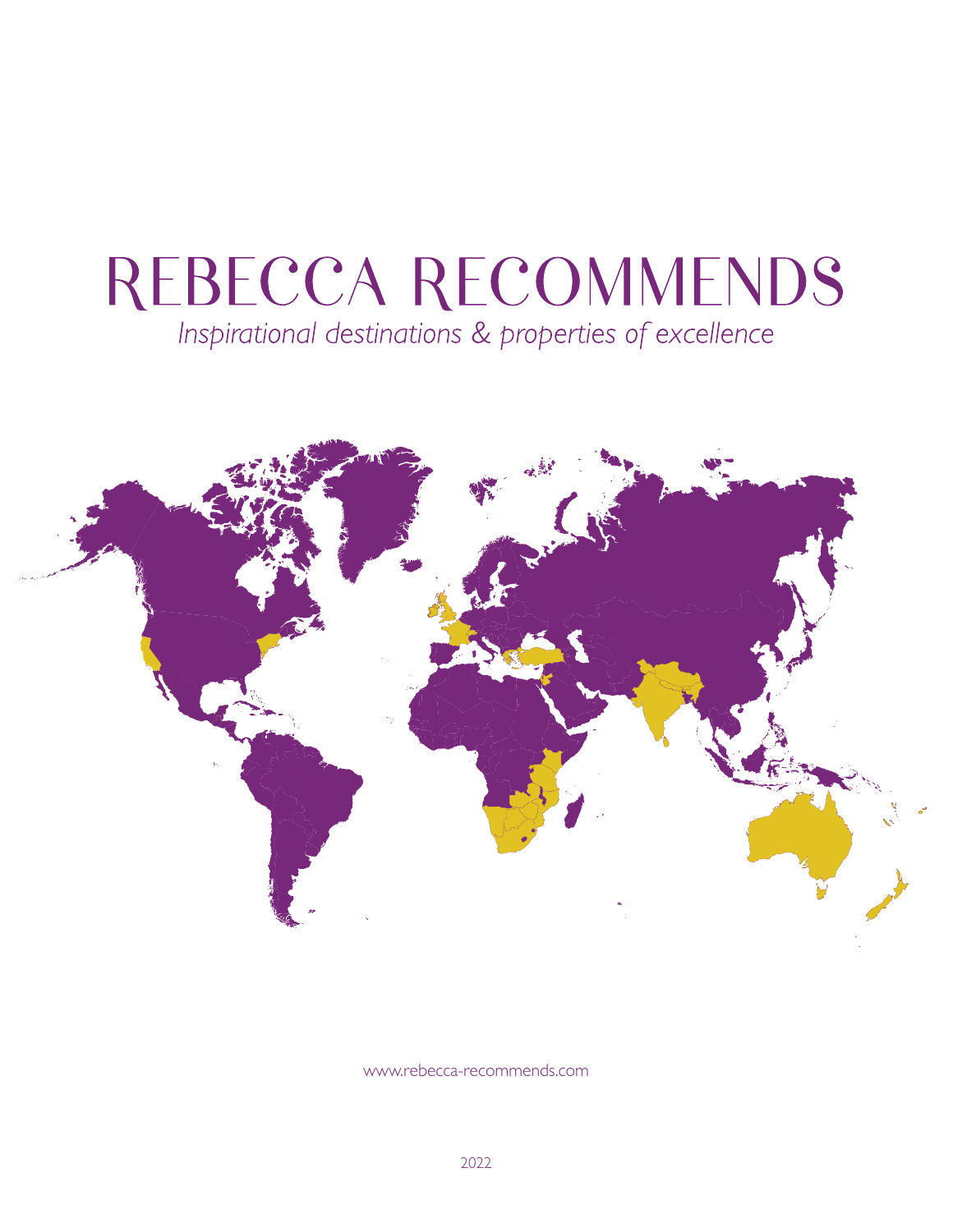Client List Key

Destination Management Company The Red Carnation Hotels Collection RCH Historic House Hotels Resplendent Ceylon Hotels  $\ast$ HHH RC









Meadowood Napa Valley























# **AFRICA**





























Exeter Safari Company \*

### Botswana

[Xigera Safari Lodge \(RCH\) .](https://www.rebecca-recommends.com/hotelresidence/xigera-safari-lodge/) Okavango Delta

# South Africa

[The Twelve Apostles Hotel & Spa \(RCH\) .](https://www.rebecca-recommends.com/hotelresidence/the-twelve-apostles-hotel-and-spa/) Cape Town [Bushmans Kloof Wilderness Reserve](https://www.rebecca-recommends.com/hotelresidence/bushmans-kloof-wilderness-reserve-wellness-retreat/)  [& Wellness Retreat \(RCH\) .](https://www.rebecca-recommends.com/hotelresidence/bushmans-kloof-wilderness-reserve-wellness-retreat/) Cederberg Mountains

# AMERICAS

## North America

[Beyond Times Square \\*](https://www.rebecca-recommends.com/destinationservices/beyond-times-square/) BOSTON . NEW YORK CITY . NIAGARA FALLS . PHILADELPHIA . WASHINGTON D.C.

## California

Meadowood Napa Valley . Napa Valley

## ASIA

[Ventours International \\*](https://www.rebecca-recommends.com/destinationservices/ventours-international/) BHUTAN . INDIA . NEPAL . MALDIVES . SRI LANKA . TIBET

## Nepal

[Dwarika's Hotel .](https://www.rebecca-recommends.com/hotelresidence/dwarikas-hotel/) Kathmandu [Dwarika's Resort .](https://www.rebecca-recommends.com/hotelresidence/the-dwarikas-resort/) Dhulikhel

Sri Lanka

[Ceylon Tea Trails \(RC\) .](https://www.rebecca-recommends.com/hotelresidence/tea-trails/) Hatton [Cape Weligama \(RC\) .](https://www.rebecca-recommends.com/hotelresidence/cape-weligama/) Weligama [Wild Coast Tented Lodge \(RC\) .](https://www.rebecca-recommends.com/hotelresidence/wild-coast-tented-lodge/) Yala AUSTRALASIA

[Southern Crossings \\*](https://www.rebecca-recommends.com/destinationservices/southern-crossings-3/) AUSTRALIA . NEW ZEALAND . SOUTH PACIFIC

New Zealand [Blanket Bay .](https://www.rebecca-recommends.com/hotelresidence/blanket-bay/) Glenorchy

# CARIBBEAN

Antigua [Curtain Bluff .](https://www.rebecca-recommends.com/hotelresidence/curtain-bluff/) Old Road

EUROPE

France

[Découvertes \\*](https://www.rebecca-recommends.com/destinationservices/decouvertes/)

Greece

[Curated Greece \\*](https://www.rebecca-recommends.com/destinationservices/curated-greece/)

Ireland

Dream Escape \*

[Ashford Castle \(RCH\) .](https://www.rebecca-recommends.com/hotelresidence/ashford-castle/) Cong, County Mayo

Switzerland

[Hotel d'Angleterre \(RCH\) .](https://www.rebecca-recommends.com/hotelresidence/hotel-dangleterre/) Geneva

**Turkey** 

[Sea Song \\*](https://www.rebecca-recommends.com/destinationservices/sea-song/)